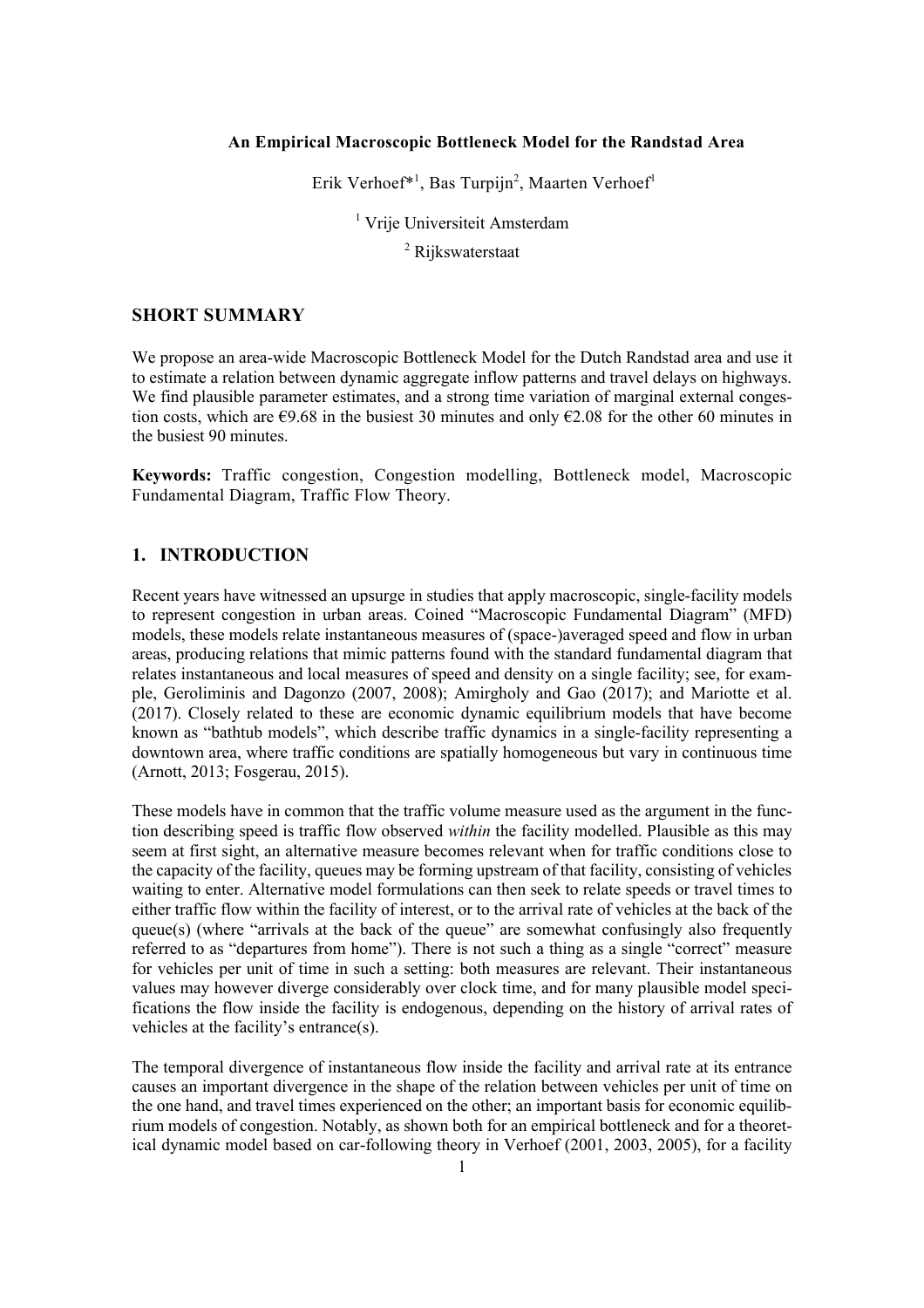for which instantaneous and local traffic conditions are characterized by the conventional backward-bending speed-flow relation, the relation between steady-state arrival rates and per-user travel times may still be strictly monotonously increasing, also when trips experience queuing at hypercongested speeds.

These observations motivated us to develop an empirical macroscopic (single-facility) model of congestion for an urban area, in which the measure of volume is not the endogenous (on past inflows) space-averaged flow in the facility as in MFD and bathtub models, but rather the inflow into the facility. We coin our model a "Macroscopic Bottleneck", to reflect an important similarity with the economic bottleneck model of traffic congestion as developed by Vickrey (1969) and Arnott, de Palma and Lindsey (1993): the use of the arrival rate of "new" users at the entrance as the argument in the dynamic travel time function. More specifically, we investigate how travel delays are determined by aggregate inflow over the peak as well as its dynamic pattern. This is the feauture of the model that makes it consistent with the bottleneck model. The findings are directly relevant for congestion policies, as these show how a change in overall traffic volume and its time pattern would affect congestion levels.

We emphasize that the aggregate nature of the macroscopic model makes it also differ from the conventional bottleneck model. First, whereas the latter typically assumes a given constant capacity, the fact that the area we study has many, spatially dispersed exits, which in reality are used with different time profiles without any reason to expect that all exits should operate at capacity at the same clock times, makes this single-capacity measure having no direct equivalent in our model. Moreover, the true bottlenecks in the network we study will often be between points of entry and exit of the network, so that unlike the assumption in the standard bottleneck model, the exits are not the effective capacity constraint. As we can relate travel delays directly to inflow patterns only, we also do not need to specify exit capacity for our study, but it is important to highlight this difference with the standard bottleneck model: we do not assume nor specify any maximum capacity, even though we find a range of observations where our estimated inflow travel delay relation becomes nearly vertical. A second distinction is that we need to account for phase differences between different points of inflows; put simply: closer to an economic centre, the moment of inflow that corresponds with an arrival at the most desirable arrival moment will be later than for a point of entry that is further away. This we tackle by allowing those moments to be different for the entry points we consider. Therefore, the parallels with the textbook bottleneck model are strong, notably in the focus on inflows rather than flows, but not complete.

#### **2. METHODOLOGY**

#### *Study area and data*

We apply our model to the entire Dutch Randstad Area; the urbanized area in the western part of the country that contains the cities of Amsterdam, Rotterdam, The Hague and Utrecht. The facility considered consists of the highway network in that area and close to it, since we measure inflows into the highway system also for entries close to but outside the Randstad. The map in Figure 1 reflects that the vast majority of highway travel delays on Dutch national highways occurs in the area considered.

To estimate our model, we use data over the years 2019-2020, thus benefitting in empirical identification from the variation that COVID-19 lockdown measures have brought to commuting behaviour.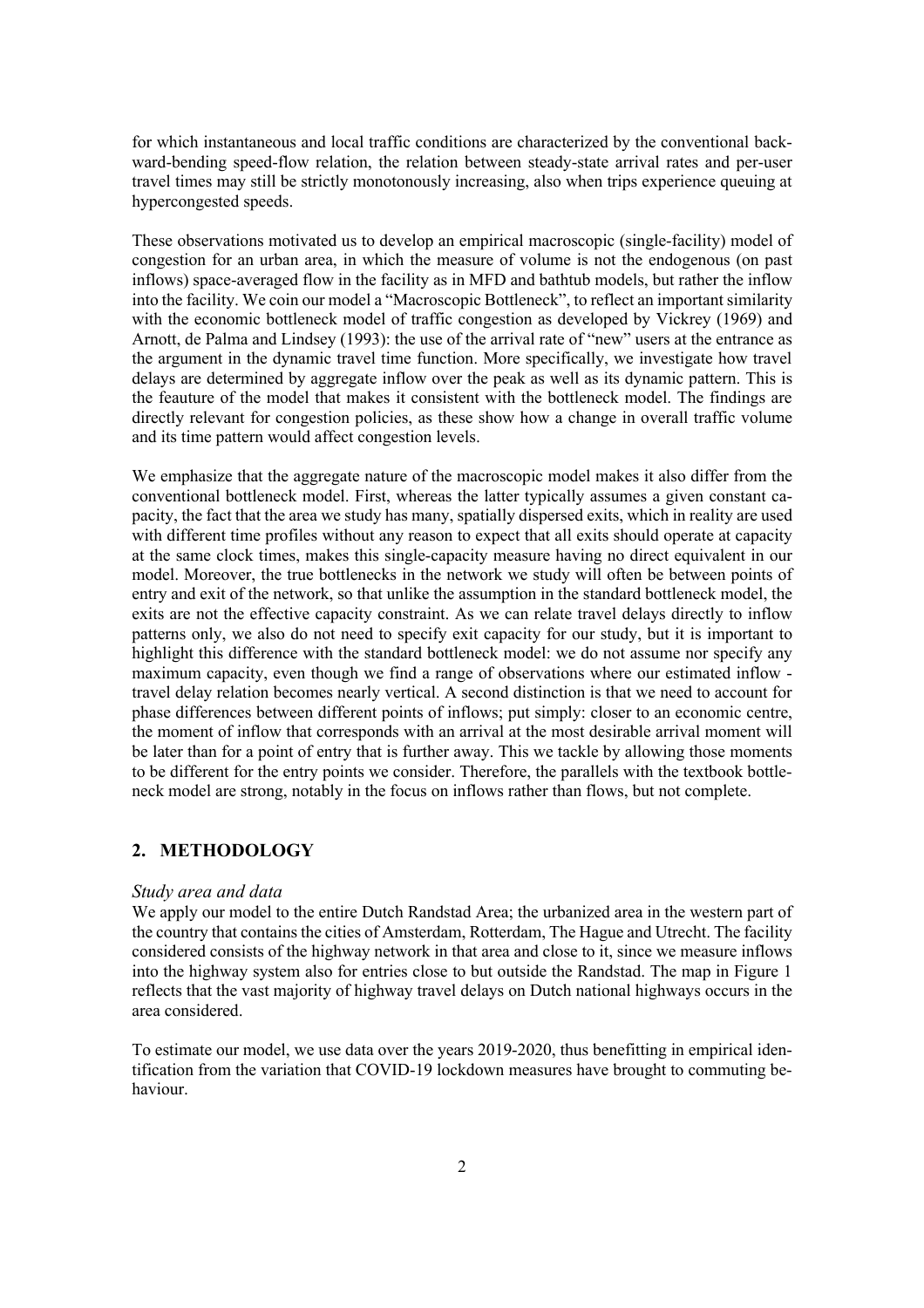Aggregate travel delays are measured as the daily total vehicle hours lost on Dutch national highways, as computed by Rijkswaterstaat, the public agency monitoring traffic conditions on Dutch national highways. We explain these daily travel delays from traffic volumes in the morning and afternoon peaks on weekdays. A strong correlation naturally exists between these ("what goes out to work in the morning, must come home in the evening"), which easily causes problems of collinearity in estimation. We therefore add up traffic volumes in the morning and afternoon peaks, but do include a daily measure for imbalance between the two (*Imbalance*), to reflect that nonlinearity of travel delay functions would imply that the same daily total distributed less evenly would lead to higher aggregate travel delays.



**Figure 1: Study area (inside blue dashed line) and travel delays on Dutch national highways (May 2019-April 2020)**



**Figure 2: Yearly vehicle hours lost by clock time on Dutch national highways (pre COVID-19)**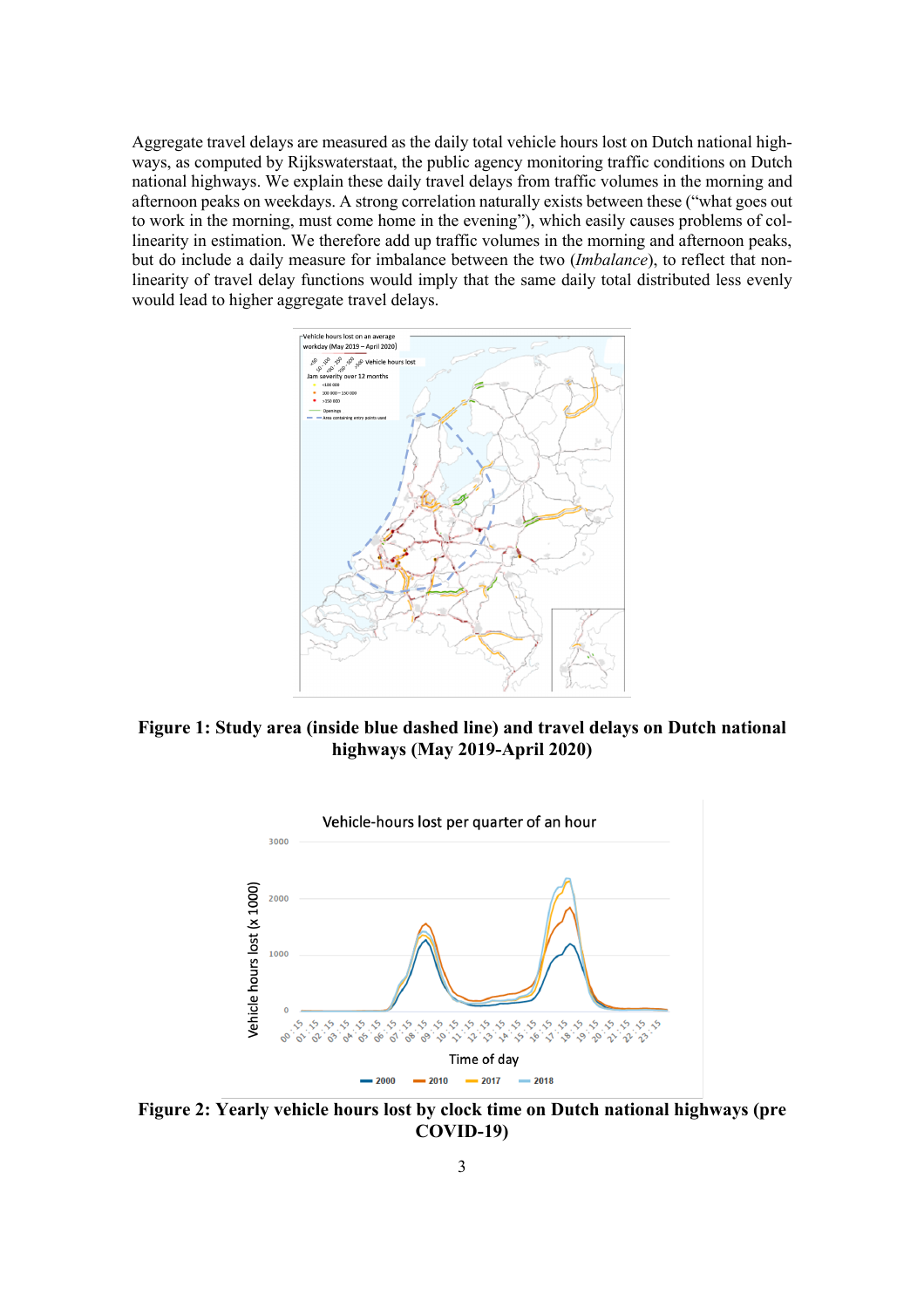Figure 2 show the general time patterns of travel delays on Dutch highways in the years before COVID-19. On the basis of these patterns, we define as the total periods two six-hour blocks:  $06:00 - 12:00$  in the morning, and  $14:00 - 20:00$  in the afternoon. For these time windows we use quarterly inflows into the highway network on 345 entry points inside the study area indicated with the blue dashed line in Figure 1.

To capture the effect of the time differentiation of inflows on total travel delays we subdivide both the morning and evening period into three parts, following the labelling illustrated in Figure 3.



**Figure 3: Labelling of time windows**

The "Total" periods consist, for each observation point, of the 6-hour windows just mentioned. Within each six-hour period, we define for each entry point individually, and for each working day and for morning and evening separately, the "Broad Peak" as the consecutive period of Y quarters that, among all possible Y-quarter consecutive periods, contains the highest number of vehicles passing. Similarly, we define the "Central Peak" as the busiest consecutive X quarters. The Central Peak thus falls within the Broad Peak; for now we have set X at 2 quarters, and Y at 6 quarters. The part of the Broad Peak that is not in the Central Peak is called the "Shoulder" and it thus contains 4 quarters. The parts of the Total Period that are not in the Broad Peak is called the "Off-peak".

For each working day, we then add up, over all 345 entry points and over the morning and evening period, the numbers of trips in each of these periods just distinguished, to obtain our daily quantity measures: *Central Peak Trips*, *Broad Peak Trips*, *Total Trips*; as well as *Shoulder Trips* and *Offpeak Trips*. This leads to traffic flows (per quarter of an hour) that are, on average (over the working days), 76 633 in the Central Peak; 62 542 in the Shoulder; and 44 539 in the Off-peak. In the empirical model we will use numbers of trips, so the product of these flows and the length of the period. *Imbalance* is defined over Total Trips as the absolute value of the difference between morning trips over daily trips and 0.5 (so that it increases when either morning or evening traffic is heavier).

For our estimations we use as the dependent variable the travel delays per trip. This is to make the relations resemble average travel time functions, such as the BPR function. Since we only observe delays, free-flow travel times do not enter our model; which is fine given our purpose. The average delay is, for each working day, the total vehicle hours lost divided by the total number of trips. When a given individual travels in the morning and evening period and incurs average delays, (s)he will thus incur that average delay twice per day.

Figure 4 (left panel) shows the scatter diagram relating daily total trips to this average delay. In other words, if indeed the vast majority of travel delays on Dutch highways is incurred by travelers entering via one of the 345 entry points we consider, they will suffer, per entry, from an average time loss that may range up to 0.1 hours or six minutes. The diagram displays a strong relation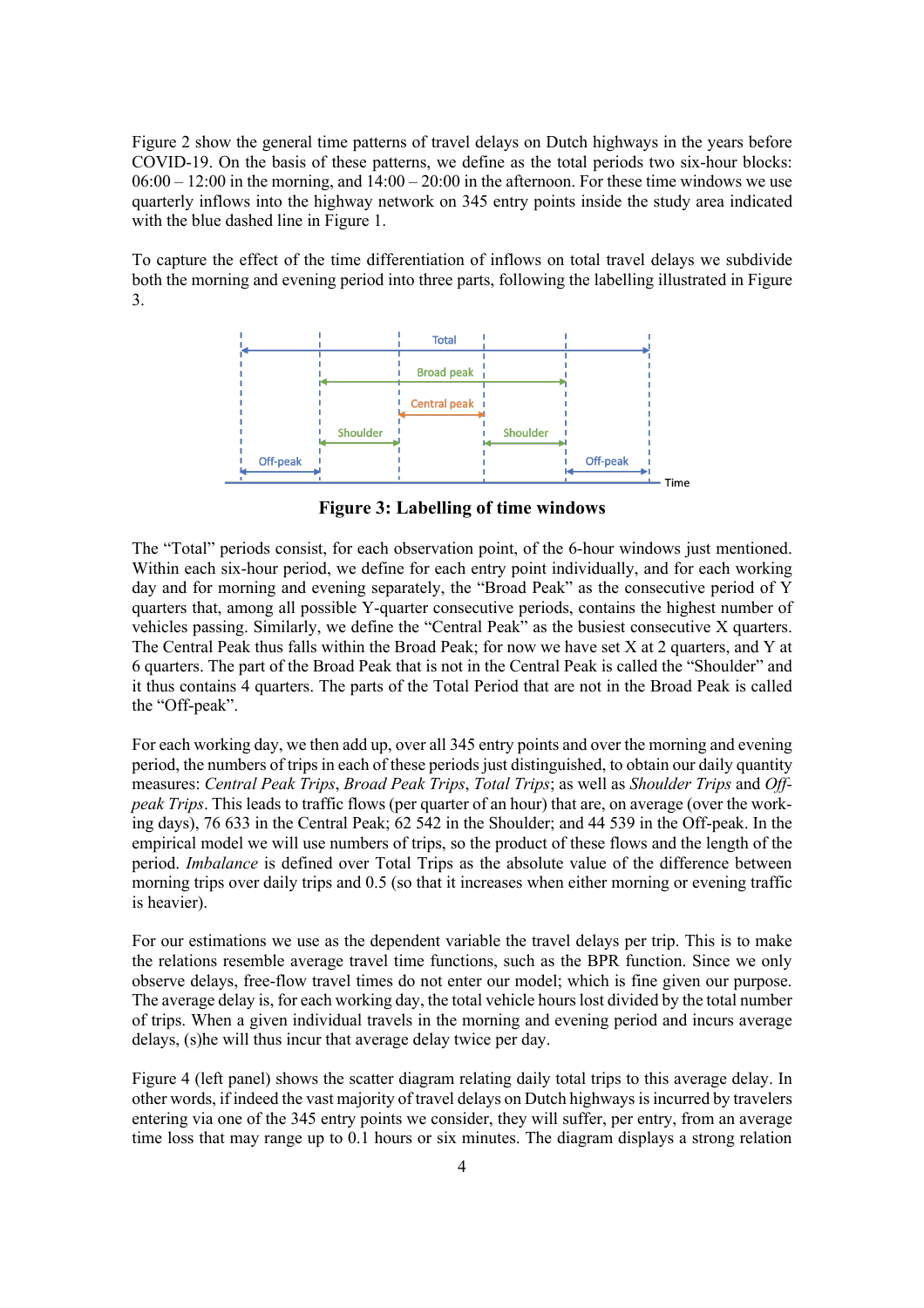between these two variables, which in itself is not too surprising, but reinforcing our faith in the plausibility of the assumption that our demarcation of the study area considered makes good sense. It is also clear that the relation is highly non-linear. For that reason, we will be using the natural logarithm of the average lost hours per user in our estimations. The resulting relation, in the right panel, indeed appears close to linear.



## **Figure 4: Average per-user delays (left panel) and its natural logarithm (right panel) by Total Trips**

Finally, we use a number of covariates to capture the possible impact of external conditions on the relation between traffic volumes and travel delays, all defined such that we expect a positive coefficient. These are:

- *Darkness*: 1 minus the share of the day that the sun is up;
- *Rain*: the summation of millimeters of precipitation in three main weather stations in the area considered: Rotterdam, Schiphol Airport and De Bilt (in the more inland province of Utrecht);
- *Freeze*: a dummy equaling 1 if the minimum temperature is below 1 degree Celcius.

An observation, and a dot in Figure 4, is thus a single working day. The estimations in this extended abstract cover 11 months in the years 2019-2020: Jan, Feb, Mar, May, June; and Dec 2019. For final model estimates more months will be added.

## **3. RESULTS AND DISCUSSION**

Table 1 presents the estimation results, including some robustness checks. The latter are needed especially also because there is a strong correlation between traffic volumes in the different subperiods. The robustness checks confirm the main findings from the preferred model (for which 5 outliers with a standardized residual exceeding 2.5 have been removed compared to the model in the second column).

The impact of an additional vehicle in the Central Peak is around 5 times as large as the point estimate for vehicles in the Shoulder. The latter is not even statistically significant, suggesting that only vehicles entering in the busiest 30 minutes are by far most decisive for total travel delays. The number of Off-peak trips is also statistically insignificant, and even has the wrong sign in the preferred model. The coefficient for the Central Peak trips is by far the most robust in our sensitivity checks, confirming these conclusions. The increase in parameter estimate and statistical significance in the robustness checks for Shoulder and Off-peak Trips confirms the correlation with Central Peak Trips. Collinearity affects the efficiency but not the unbiasedness of parameter estimates, so that the parameters in the preferred model represent our point estimates for Shoulder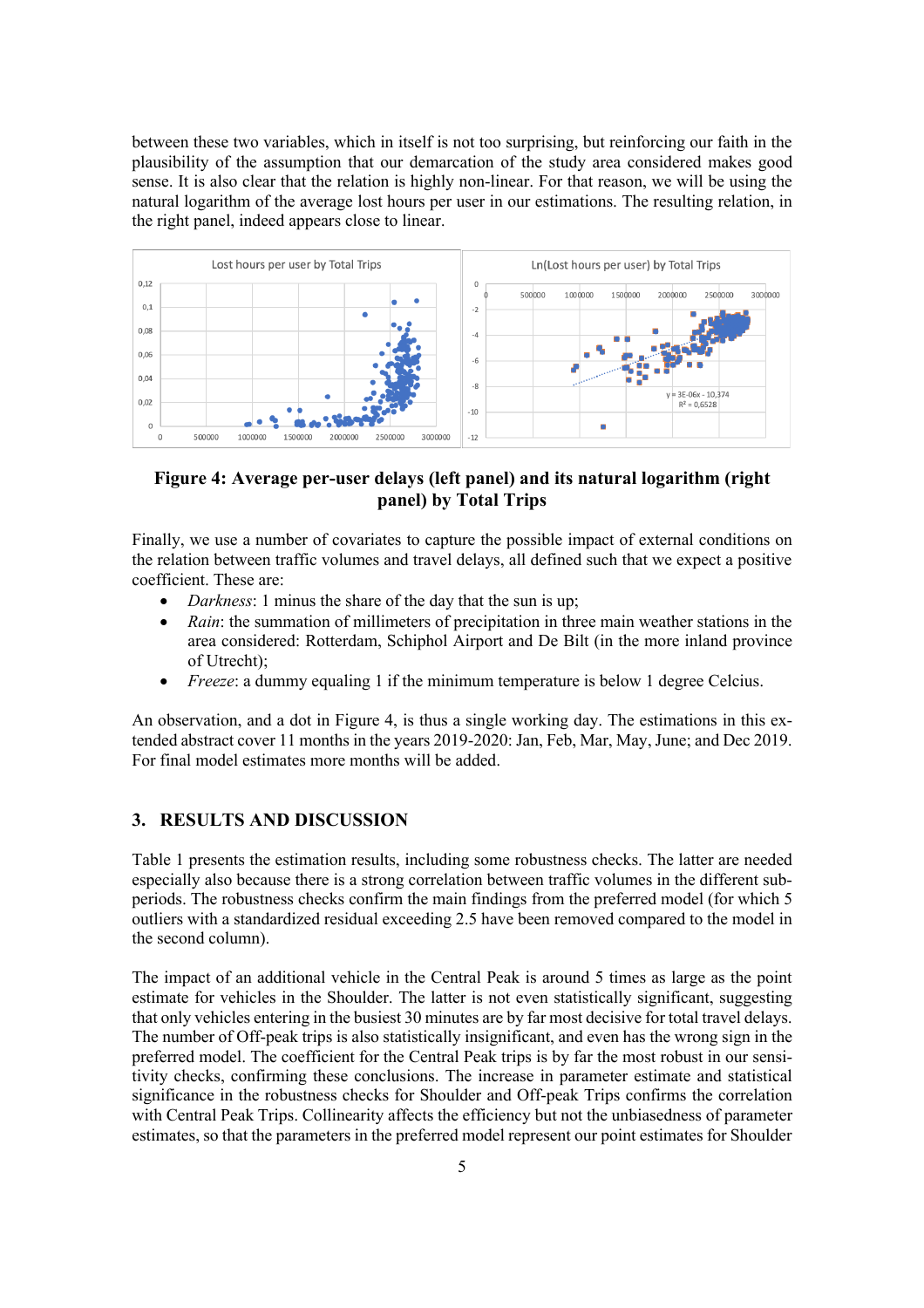and Off-peak trips. The covariates have the expected sign, but are not statistically significant (at the 0.05 level).

|                         | Preferred     | Preferred     | Robustness    | Robustness      | Robustness    |
|-------------------------|---------------|---------------|---------------|-----------------|---------------|
|                         | model         | model with    | check         | check           | check         |
|                         |               | outliers      | Central Peak  | <b>Shoulder</b> | $Off$ -peak   |
| Intercept               | $-12.05$      | $-12.12$      | $-12.22$      | $-12.21$        | $-11.91$      |
|                         | $(2,76E-91)$  | $(2.77E-82)$  | $(3.05 E-89)$ | $(4.45 E-88)$   | $(1.17E-68)$  |
| Darkness                | 0.116         | 0.106         | 0.200         | 0.114           | 1.122         |
|                         | (0.698)       | (0.764)       | (0.548)       | (0.736)         | (0.004)       |
| Freeze                  | 0.158         | 0.189         | 0.195         | 0.217           | 0.270         |
|                         | (0.073)       | (0.0700)      | (0.057)       | (0.037)         | (0.025)       |
| Rain                    | 0.00153       | 0.00165       | 0.00169       | 0.00147         | 0.00211       |
|                         | (0.102)       | (0.136)       | (0.123)       | (0.186)         | (0.109)       |
| Imbalance               | 7.922         | 7.313         | 7.406         | 8.521           | 8.055         |
|                         | $(1.95 E-07)$ | $(3.53 E-05)$ | $(6.70 E-06)$ | $(6.04 E-07)$   | (0.00011)     |
| <b>CentralPeakTrips</b> | 1.946 E-05    | 1.898 E-05    | 2.561 E-05    |                 |               |
|                         | (0.037)       | (0.086)       | $(1.93 E-59)$ |                 |               |
| <b>ShoulderTrips</b>    | 4,182 E-06    | 5.586 E-06    |               | 1.568 E-0.5     |               |
|                         | (0.521)       | (0.468)       |               | $(6.04 E-07)$   |               |
| <b>OffPeakTrips</b>     | $-2,146E-07$  | $-5.064 E-07$ |               |                 | 4.38 E-06     |
|                         | (0.694)       | (0.426)       |               |                 | $(2.05 E-41)$ |
|                         |               |               |               |                 |               |
| $R^2$                   | 0.805         | 0.765         | 0.765         | 0.760           | 0.662         |
| Obs                     | 231           | 236           | 236           | 236             | 236           |

## **Table 1: Estimation Results**

*P-value between brackets*

Using the point estimates from our preferred model, we can construct marginal external cost functions for Central Peak Trips (CPT), and for Shoulder Peak Trips (ST). These are shown in Figure 5. We assume a value of time of 10 Euro/hr, and express the MEC as the cost imposed on all other travelers, in the Total Period, from an additional vehicle in the period considered. It thus also tells us by how much travel cost for all other drivers change if we move one vehicle from the one period to the other. Not surprisingly, the marginal external cost is much higher in the Central Peak. It may reach values as high as  $\epsilon$ 30 for the busiest days in our data, and obtains at the sample average a value of  $\epsilon$ 9.68. For Shoulder Trips, the MEC at the sample average is  $\epsilon$ 2.08.



**Figure 5: Marginal external cost for Central Peak Trips (left panel) and Shoulder Trips (right panel)**